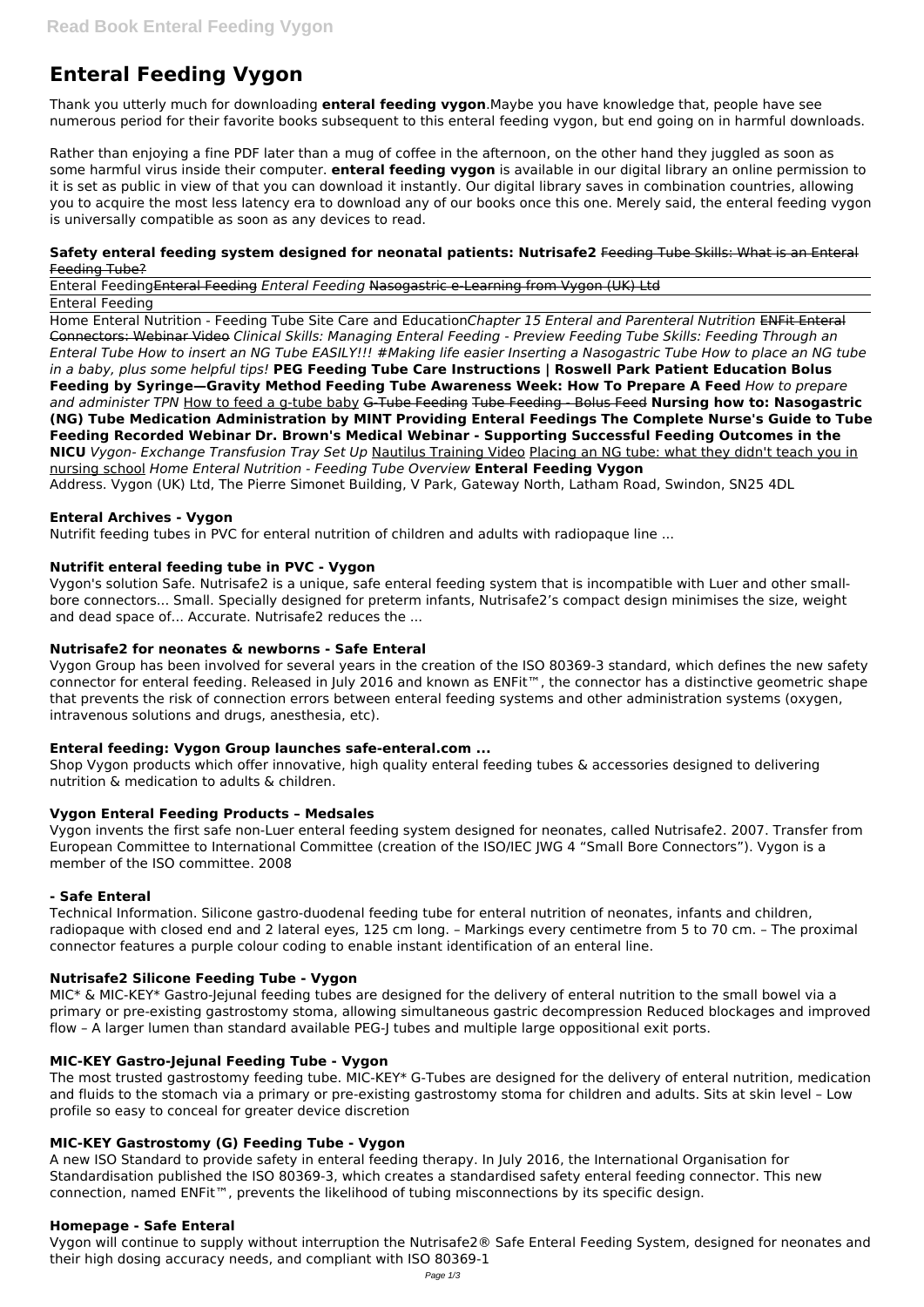## **News - Vygon USA**

Shop Vygon products which offer innovative, high quality enteral feeding tubes & accessories designed to delivering nutrition & medication to adults & children.

#### **Vygon Enteral Feeding Products & Accessories – Medsales**

Press release: 2nd March 2017 To highlight the gains clinicians and patients get from Vygon's enteral feeding range, the five … Read More. View More. 01793 748800. webenquiries@vygon.co.uk. Back to top. Address. Vygon (UK) Ltd, The Pierre Simonet Building, V Park, Gateway North, Latham Road, Swindon, SN25 4DL.

## **MIC & MIC-KEY GJ & TJ Introducer kits - Vygon**

For Neonatology, Vygon proposes Nutrisafe2, a unique safe enteral feeding system specially designed for the tiniest patients. This 10-year experienced system is safe, small and accurate. It dramatically minimises the risk of volume displacement, down to 0.029 ml\*. Neonatal specialists can use it with confidence.

#### **Frequently Asked Questions - Safe Enteral**

For the past 20 years, Vygon has developed innovating products in order to prevent the risks of accidental deaths and injuries due to misconnections. Thanks to Vygon's Nutrisafe range, especially adapted to neonates and newborns, Vygon is the most experienced provider of safe enteral feeding systems.

# **Nutrifit®, an ENFit™ connection - Safe Enteral**

The latest published report namely Global Enteral Feeding Market Growth 2020-2025 added by MarketandResearch.biz offers an insightful take on the historical data of the market and predictions for 2020 to 2025 time-period. The report provides an understanding of the global Enteral Feeding industry competitors, the sales channel, growth potential, potentially disruptive trends, industry product ...

With over 400 drug monographs, this book covers the technical, practical and legal aspects that you should consider before prescribing or administering drugs via enteral feeding tubes.

This book is a comprehensive account of nutrition in the infant, written by a team of international experts. It is divided into a number of sections (i) assessments, incidence and diagnosis of nutritional disorders; (ii) enteral and parenteral nutrition; (iii) micro- and macro-nutrients; (iv) diet and support in disease; (v) developmental, theoretical and educational aspects; and each chapter is divided into key areas for ease of quick reference. A unique feature of the book is a series of summary tables which identify treatment regimens, formulations, doses and step-by-step practical guidelines.

Human lactation has evolved to produce a milk composition that is uniquely-designed for the human infant. Not only does human milk optimize infant growth and development, it also provides protection from infection and disease. More recently, the importance of human milk and breastfeeding in the programming of infant health has risen to the fore. Anchoring of infant feeding in the developmental origins of health and disease has led to a resurgence of research focused in this area. Milk composition is highly variable both between and within mothers. Indeed the distinct maternal human milk signature, including its own microbiome, is influenced by environmental factors, such as diet, health, body composition and geographic residence. An understanding of these changes will lead to unravelling the adaptation of milk to the environment and its impact on the infant. In terms of the promotion of breastfeeding, health economics and epidemiology is instrumental in shaping public health policy and identifying barriers to breastfeeding. Further, basic research is imperative in order to design evidence-based interventions to improve both breastfeeding duration and women's breastfeeding experience.

This book provides a comprehensive account of the relevant physiology, pathophysiology, nutritional therapy and dietetic application for each specialist dietetic area. All major specialist areas involved in the the treatment of adults are covered. The first section deals with clinical governance, for example patient-centred care, clinical decision-making and developing evidence-based practice. The second section on advanced clinical practice describes 18 clinical conditions or dietetic areas in detail. There is detailed coverage of 18 clinical conditions or dietetic areas: The control of food intake and absorption of nutrients Drug nutrient interactions Food allergy – allergy and intolerance Irritable bowel disease (IBD) and colorectal cancer Short bowel syndrome Enteral nutrition Parenteral nutrition Thermal injury Nutrition and liver disease HIV Palliative care Renal disease Diabetes Obesity Cardiovascular disease Stroke Neurological conditions Mental health. Each chapter concludes with a section on possible future developments in the specialty, providing insight into 'hot topics', making this an essential text for all working in the field of Dietetics and Clinical Nutrition. Each clinical chapter follows a standard structure: Learning objectives Key points summarise important aspects Case studies with questions and answers help link theory to practice References and further reading suggestions encourage wider research.

Cyanobacterial abundance has increased disproportionately, and this trend is likely to continue in the coming decades. This increase not only has deleterious effects on ecosystem biodiversity but also adversely affects drinking water supplies, livestock watering, crop yields, aquaculture, etc. Thus, the proliferation of cyanobacterial blooms presents human and animal health risks due to the common production of potent toxins, cyanotoxins. Moreover, these risks are aggravated by the accumulation potential of cyanotoxins and their transference to the food chain. In spite of the worldwide increasing occurrence of cyanotoxins, they are still underestimated in regulations. However, risk management of cyanotoxins is only possible after a thorough risk evaluation, and for that purpose, toxicity and exposure data are required. Thus, occurrence and monitoring information is of key importance, and new data in relation to the conditions that favor cyanobacterial